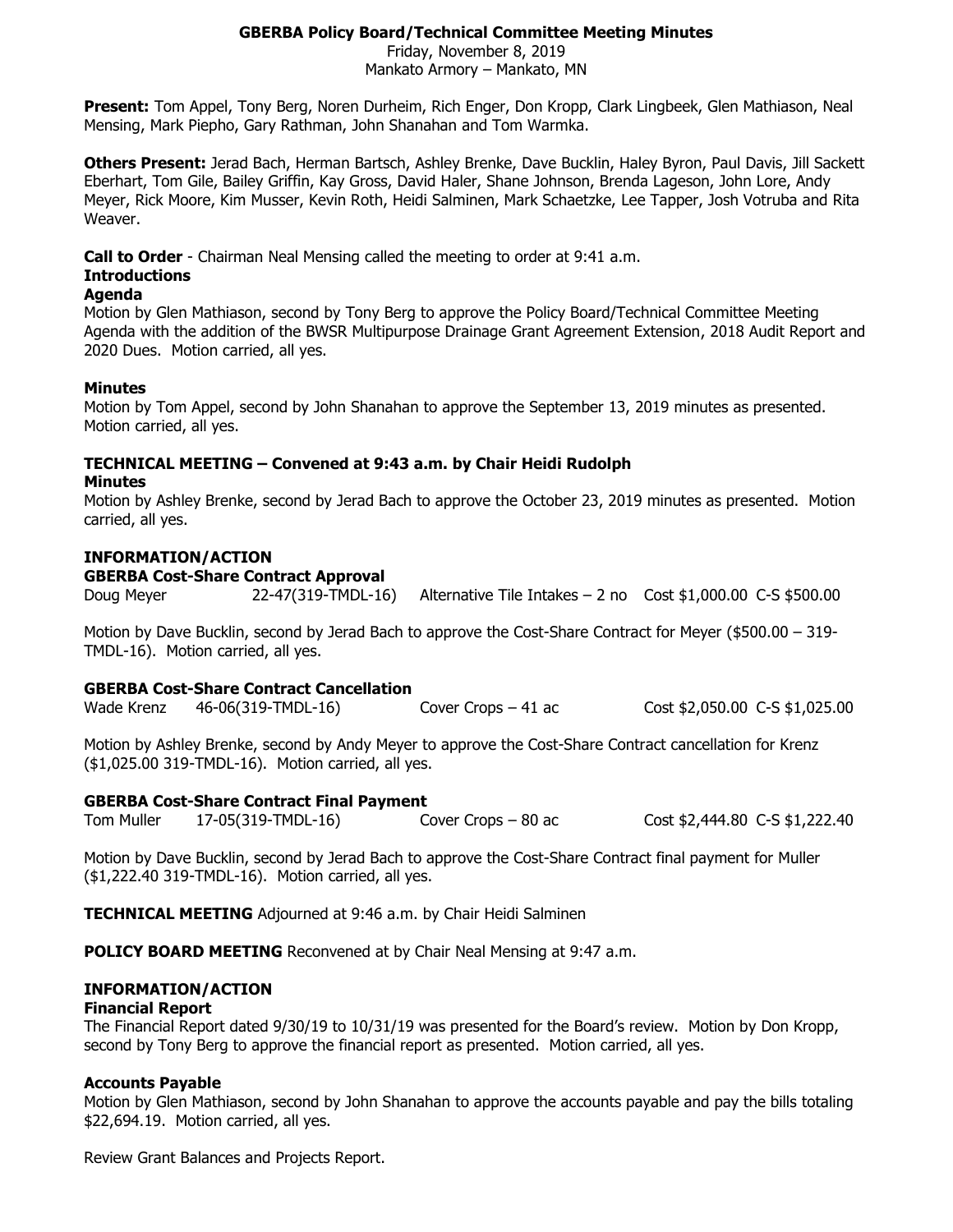# **COST-SHARE PROJECTS**

**GBERBA Cost-Share Contract Approval**

Doug Meyer 22-47(319-TMDL-16) Alternative Tile Intakes – 2 no Cost \$1,000.00 C-S \$500.00

Motion by Rich Enger, second by Mark Piepho to approve the Cost-Share Contract for Meyer (\$500.00 – 319- TMDL-16). Motion carried, all yes.

## **GBERBA Cost-Share Contract Cancellation**

Wade Krenz 46-06(319-TMDL-16) Cover Crops – 41 ac Cost \$2,050.00 C-S \$1,025.00

Motion by Tom Appel, second by Glen Mathiason to approve the Cost-Share Contract cancellation for Krenz (\$1,025.00 319-TMDL-16). Motion carried, all yes.

### **GBERBA Cost-Share Contract Final Payment**

| Tom Klug          | 81-04(319-TMDL-16) | Cover Crops $-55$ ac | Cost \$2,613.40 C-S \$1,306.70 |
|-------------------|--------------------|----------------------|--------------------------------|
| <b>Tom Muller</b> | 17-05(319-TMDL-16) | Cover Crops $-80$ ac | Cost \$2,444.80 C-S \$1,222.40 |

Motion by Tony Berg, second by Don Kropp to approve the Cost-Share Contract final payment for Klug (\$1,306.70 319-TMDL-16) and Muller (\$1,222.40 319-TMDL-16). Motion carried, all yes.

### **BWSR 2017 Multipurpose Drainage Management Grant Agreement Extension**

Motion by Tom Appel, second by Glen Mathiason to approve the signing of the BWSR 2017 Multipurpose Drainage Management Grant Agreement Extension to expire on 12-31-2020. Motion carried, all yes.

### **2018 Audit Report** - Update

#### **Dues 2020**

Motion by Mark Piepho, second by Tom Appel to approve the 2020 Dues, with no changes, totaling \$42,244 for GBERBA members. Motion carried, all yes.

#### **COORDINATOR REPORT**

## **MN Agricultural Water Quality Certification Program**

Update on progress made in areas 5 and 6 – See Certification Specialist Reports. Over 500,000 acres certified! MDA will be working with GBERBA to extend our agreement for another five years.

## **2017 MPCA 319 Grant - Cover Crops and Alternative Tile Intakes**

An Implementation Policy Paper for the grant titled "Greater Blue Earth River Basin TMDL Implementation" has been developed and reviewed at the Technical meeting. This guidance document will be posted on the GBERBA website.

Cover crops: \$50.00 dollars per acre maximum, 50% cost share maximum (\$25.00 ac.), 80-acre size maximum per owner. Prioritization required. Alternative intakes: Rock and pattern tile. \$500.00 maximum and 50% cost share. These are federal dollars and require state or local match. Perforated risers, broom and other water quality intakes: \$200.00 maximum and 50% cost share. These are federal dollars and require state or local match.

**The grant amendment has been completed and all remaining cost share for projects including Alternative intakes, Side inlets, and Cover crops will be at 50% cost share. New grant policy papers have been generated. Grant End Date 8-31-2020**

#### **2017 CWF Grant- Multipurpose Drainage Management**

Multipurpose Drainage Management **-** \$301,200: Projects for this Drainage Grant will need to be located in public ditch sheds. **GBERBA member entire counties are eligible**. Priority parameters are developed to identify the eligible ditches. A guidance policy sheet is online.

A grant Work Plan Revision has been approved by the BWSR to allow for CAP 130 Drainage Water Management plans and for Structures for Water Control.

**Grant Amendment Agreement will be approved and signed at the November 8 Policy Board/Technical Committee Joint Meeting and returned to BWSR; this will extend the expiration date to 12-31-2020.**